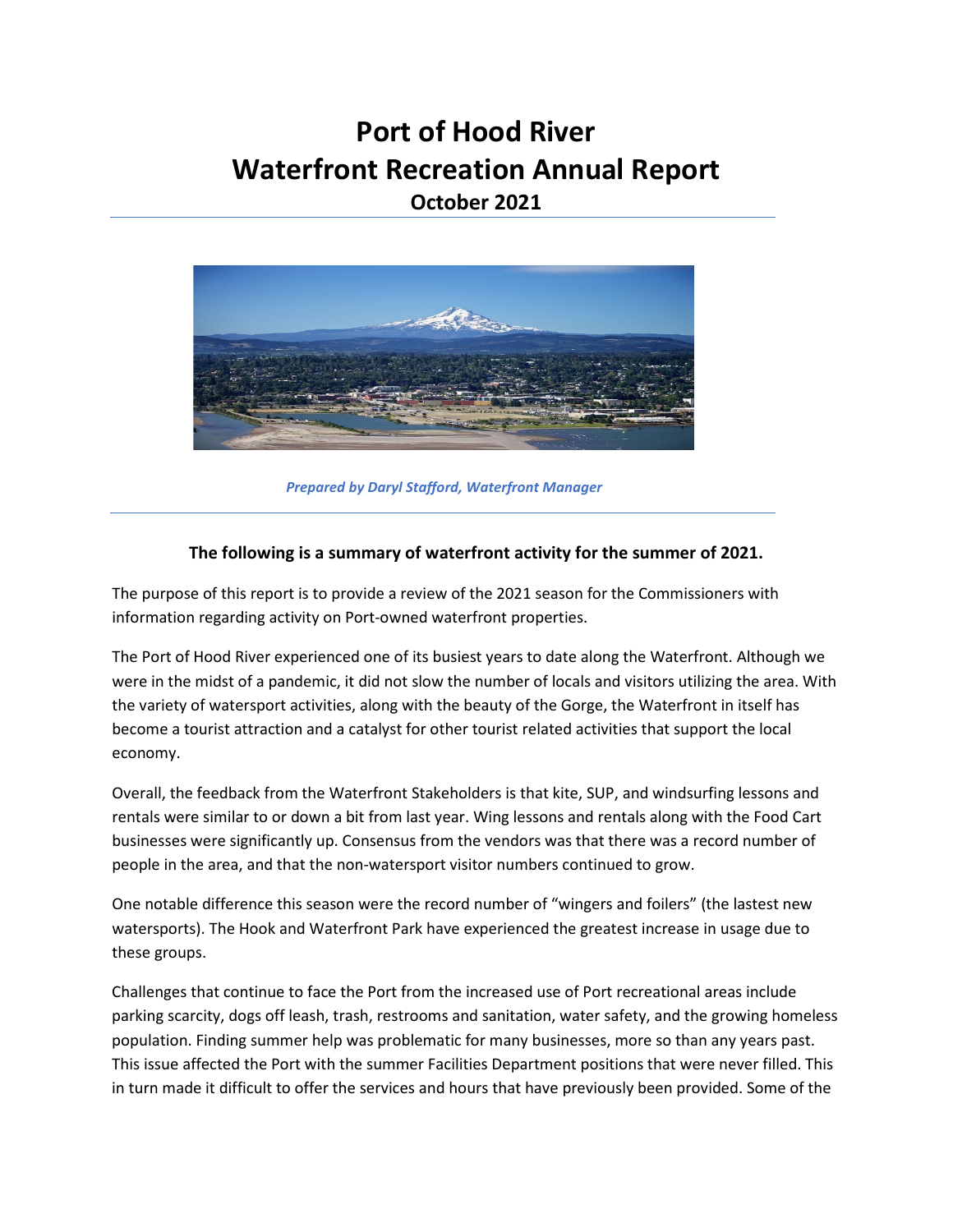restrooms were never opened and small trash containers were never put out due to the staffing shortage.

# Waterfront Capital Projects

There were several capital projects this year, some now completed, some still in the works. Port staff had challenges due to the difficulty of finding contractors to perform the work. Several projects got shelved due to the sharp increase in the price of materials and labor expenses.

2021 Capital Projects Update as of October 1st:

- 1. Hood River Yacht Club Restroom ADA ramp was completed in March.
- 2. Installation of a new software program to manage the Marina & T-Hangar tenant accounts was completed in April.
- 3. The Steve Gates Memorial project at Frog Beach was finished in April.
- 4. Marina Park Picnic Shelter and Sheds were repainted in July.
- 5. Life Jacket Kiosks installed at the Event Site and Frog Beach in July.
- 6. Professional dock repairs to the end of B-Dock completed in August.
- 7. Hook Rigging Areas Grant was awarded from Travel Oregon for \$40,000 with a match of \$5,000 from the Port for the construction of two rigging areas at the Hook and signage for the Waterfront. As of October 1, Bell Design has completed the engineering and the project is scheduled to go out to bid. Project completion date is expected in December.
- 8. Marina Boat Ramp float replacement Grant was awarded from the Oregon State Marine board for \$132,300 with cash a match of \$127,646 from the Port. The Port will also contribute \$24,696 admin match and \$9,250 force account labor, materials and equipment. As of October 1, Stu Cato has been hired to provide the engineering for the grading and Andrew Jansky has been retained to consult on the engineering for the manufacturing of the ramps. Project completion expected in May 2022.

## Events and Picnic Shelter

All large events that cancelled in 2020 due to Covid-19 returned in 2021 and reported very successful outcomes. Total event revenue to the Port was \$17,400. For comparison, there were no events held in 2020, and the event revenue in 2019 was \$26,680. The decline in revenue since 2019 is attributed to a few of the larger events scaling back in size, and many of the smaller events cancelling due to Covid-19 concerns.

Notable large events:

- The Hood River Eyeopeners Lions Club  $4<sup>th</sup>$  of July Fireworks display took place with an estimated attendance of 10,000 people watching on the Waterfront. It was a huge success.
- The Downwind Paddle Champs (800 participants) outrigger and surfski race that is held in July moved their event headquarters from the Waterfront Park to Stevenson to accommodate hosting more people. They ran races ending at the Waterfront Park and





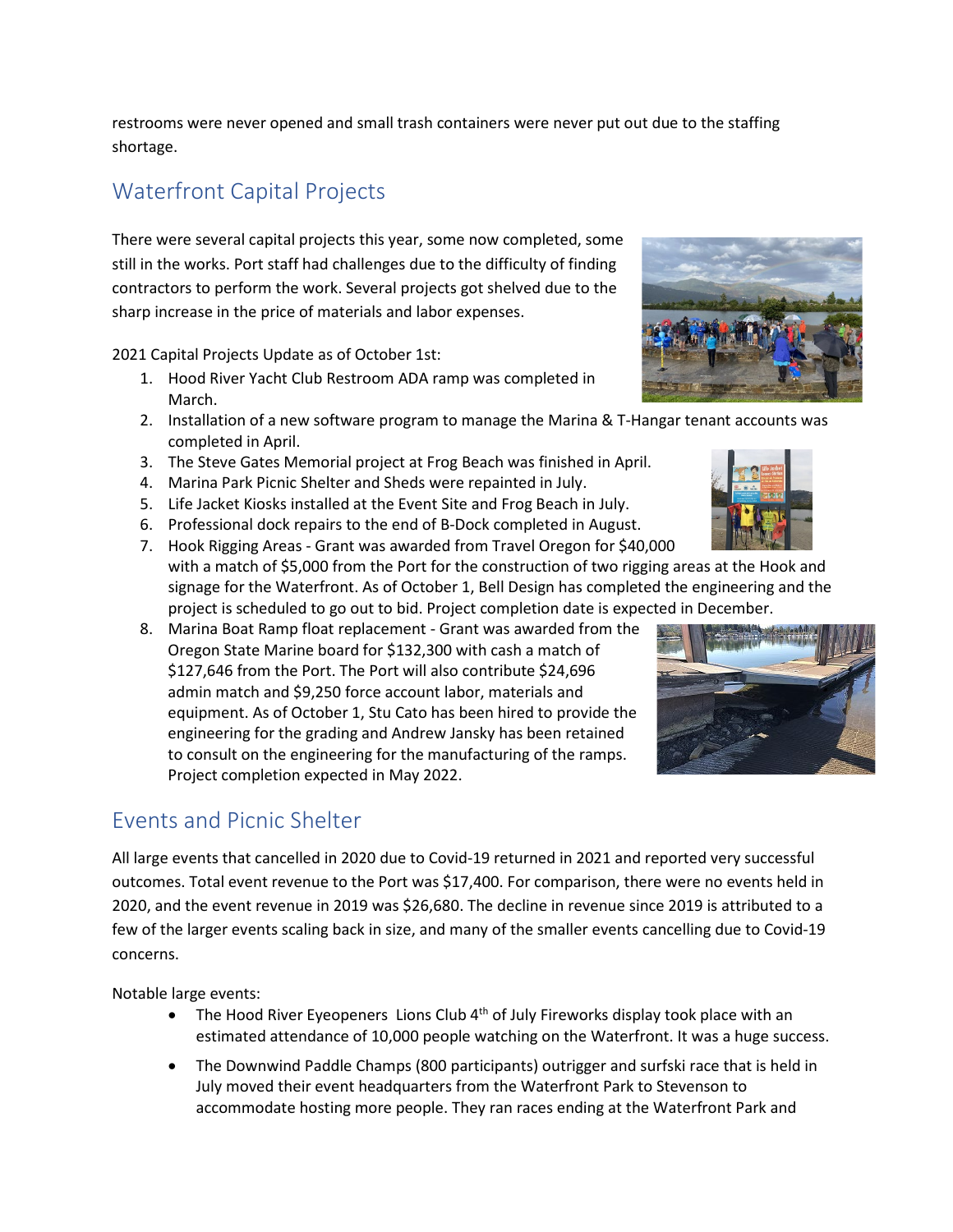shuttled people back to the start. They did not rent any property from the Port as they had in years past.

- The Hood to Coast Windy Relay (800 participants), was a new event held in July at the Marina Green. The event was sold out and hopes to return next year.
- Kiteboard for Cancer (600 participants) had a smaller turnout due to the uncertainty of Covid-19 transmission however they raised a record amount of money, \$220,000 for Project Koru, a kiteboard camp for cancer survivors.
- The All-Wind Sports Industry Trade Show (500 participants) took place the week after Labor Day. All booth space was sold out and they had a record number of attendees. This is a private event where the manufacturers of Kite, Windsurf, SUP, Wing, Foil, wetsuits and accessories showcase their products to retailers.



• Harvest Fest (est. 10,000 attendees) and the Gorge Marathon (est. 1,500 participants) are scheduled to take place at the Event Site in October 2021 pending permission is granted from the State and County Health Departments.

| <b>2021 Waterfront Events</b> |                                           |          |                               |             |  |  |
|-------------------------------|-------------------------------------------|----------|-------------------------------|-------------|--|--|
| <b>Date Start</b>             | Event                                     | # People | <b>Location</b>               | Cost        |  |  |
| 3/1/2021                      | HR Sailing Team- 3 month program          | 15       | <b>Marina SB Dock</b>         | donation    |  |  |
| 3/8/2021                      | Lacrosse- 3 month program                 | 30       | Marina Green                  | donation    |  |  |
| 4/15/2021                     | 24 Hour Paddle for Cancer                 | 15       | <b>Nichols Basin</b>          | donation    |  |  |
| 4/18/2021                     | Soccer Kids camps-2 month program         | 50       | Marina Green                  | \$800       |  |  |
| 5/30/2021                     | <b>CGWA Swaps-3 Swaps</b>                 | 300      | Lot $#1$                      | donation    |  |  |
| 6/12/2021                     | <b>US Army National Guard</b>             | 50       | Lot $#1$                      | donation    |  |  |
| 6/15/2021                     | Hood River Middle School Fun Day          | 50       | Marina Green & Park           | donation    |  |  |
| 7/1/2021                      | Jr. Sailing Program 2 month program       | 30       | Marina SB Dock                | donation    |  |  |
| 7/3/2021                      | <b>CGWA Swaps-3 Swaps</b>                 | 500      | Lot $#1$                      | donation    |  |  |
| 7/4/2021                      | Lions Club Eyeopener Fireworks            | 10,0000  | Waterfront                    | donation    |  |  |
| 7/5/2021                      | <b>RiveRun Race Series- 5 races</b>       | 20       | Frog Beach                    | \$100       |  |  |
| 7/6/2021                      | Wet Planet Kayak School- 5 Camps          | 20       | <b>Nichols Basin</b>          | \$125       |  |  |
| 7/15/2021                     | Paddle Champs HR Race                     | 800      | <b>Waterfront Park/Jensen</b> | N/C         |  |  |
| 7/24/2021                     | Windy River Relay Hood to Coast           | 800      | Marina Green                  | \$1600      |  |  |
| 8/8/2021                      | Oregon Beach Wrestling Championships      | 50       | Marina Beach                  | donation    |  |  |
| 8/9/2021                      | <b>ABK Windsurfing Clinics</b>            | 25       | Marina Beach                  | \$250       |  |  |
| 8/13/2021                     | SIC Gorge Paddle Challenge- 3 days        | 400      | Jensen West Parking           | \$300       |  |  |
| 8/19/2021                     | <b>Full Sail Company Picnic</b>           | 75       | Marina Beach & Park           | S200        |  |  |
| 8/27/2021                     | <b>Gorge Paddling Center Yoga Retreat</b> | 25       | <b>Nichols Basin Dock</b>     | \$25        |  |  |
| 8/27/2021                     | KB4C-3 days                               | 500      | <b>Event Site</b>             | \$2,600     |  |  |
| 9/7/2021                      | AWSI-6 days                               | 300      | Event Site & Lot #1           | \$3,900     |  |  |
| 10/15/2021                    | Harvest Fest- 3 days                      | 10,000   | Event Site & Lot #1           | \$6,000     |  |  |
| 10/24/2021                    | Columbia Gorge Marathon                   | 1500     | <b>Event Site</b>             | \$1,700     |  |  |
| <b>Total Revenue</b>          |                                           |          |                               | \$17,400.00 |  |  |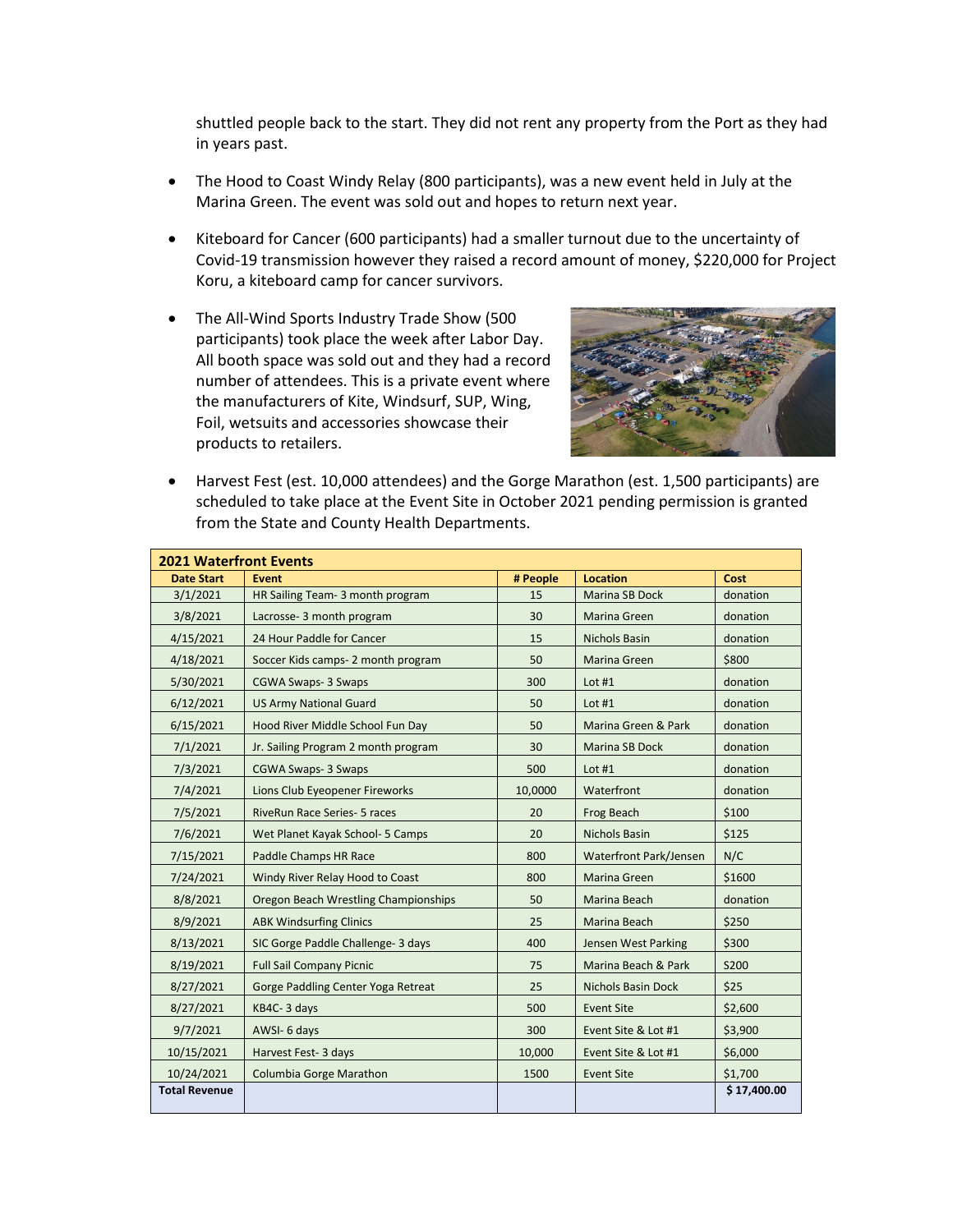The Marina Park Picnic Shelter was closed to reservations and events in 2021 due to the staffing shortage in the Facility Department. The Port could not provide the services needed to accommodate large groups. Last year the shelter was closed due to Covid. 2019 the revenue was \$1,700.

### Waterfront Concessions

All Waterfront Concession property leases timed out on October 1, 2020. Existing and new vendors reapplied in November 2020. Port staff reviewed all applications and made their recommendations to the Commission who approved the selection. New concession leases started in the Spring of 2021 with most of them having a 5-year term to set up seasonally for 6 months.

| <b>2021 Concession Revenue</b> |             |
|--------------------------------|-------------|
| <b>Big Winds</b>               | \$4,400.00  |
| Brian's                        | \$5,280.00  |
| <b>Cascade Kiteboarding</b>    | \$3,520.00  |
| Downwinder                     | \$1,645.00  |
| Gorge Groms CGW2               | \$0.00      |
| Gorge Jr. Sailing              | \$0.00      |
| Gorge Kiteboard School         | \$3,520.00  |
| Gorge Paddle Center            | \$2,640.00  |
| <b>Gorge Sailing Ventures</b>  | \$500.00    |
| Hood River SUP & Kayak         | \$2,640.00  |
| <b>HR Outrigger Canoe Club</b> | \$1,050.00  |
| Kite the Gorge                 | \$2,640.00  |
| <b>New Wind</b>                | \$3,520.00  |
| Oregon Kiteboarding            | \$3,520.00  |
| Sandbar Café                   | \$1,865.00  |
| Stawicki Photography           | \$1,000.00  |
| Stoke on the Water             | \$50.00     |
| TOTAL                          | \$37,790.00 |





## Event Site & Port Waterfront Parking

Parking at the Event Site & Jensen West went back to normal protocol for 2021, with the booth open and no restrictions or limitations like we had in 2020. Our Event Site Host, Doug Newcomb, did a great job keeping peace and order as much as any one person could do. A record number of passes were sold, with revenue up 34% from summer 2019, a normal non-Covid year for comparison. Jensen West parking lot & the Hook were utilized much more this season due to the popularity of winging. Total 2021 revenue from Park for Parks kiosk and Way To Park App payments to date (Sept. 30) is \$107,850.85.

Mt. Hood Meadows entered into a Use Agreement with the Port for the use of the Event Site parking lot from mid-November through mid-April for a flat fee of \$600. They used the area for public shuttle pick up/drop off and for the employee busses. Challenges and policy/enforcement considerations for parking include the following: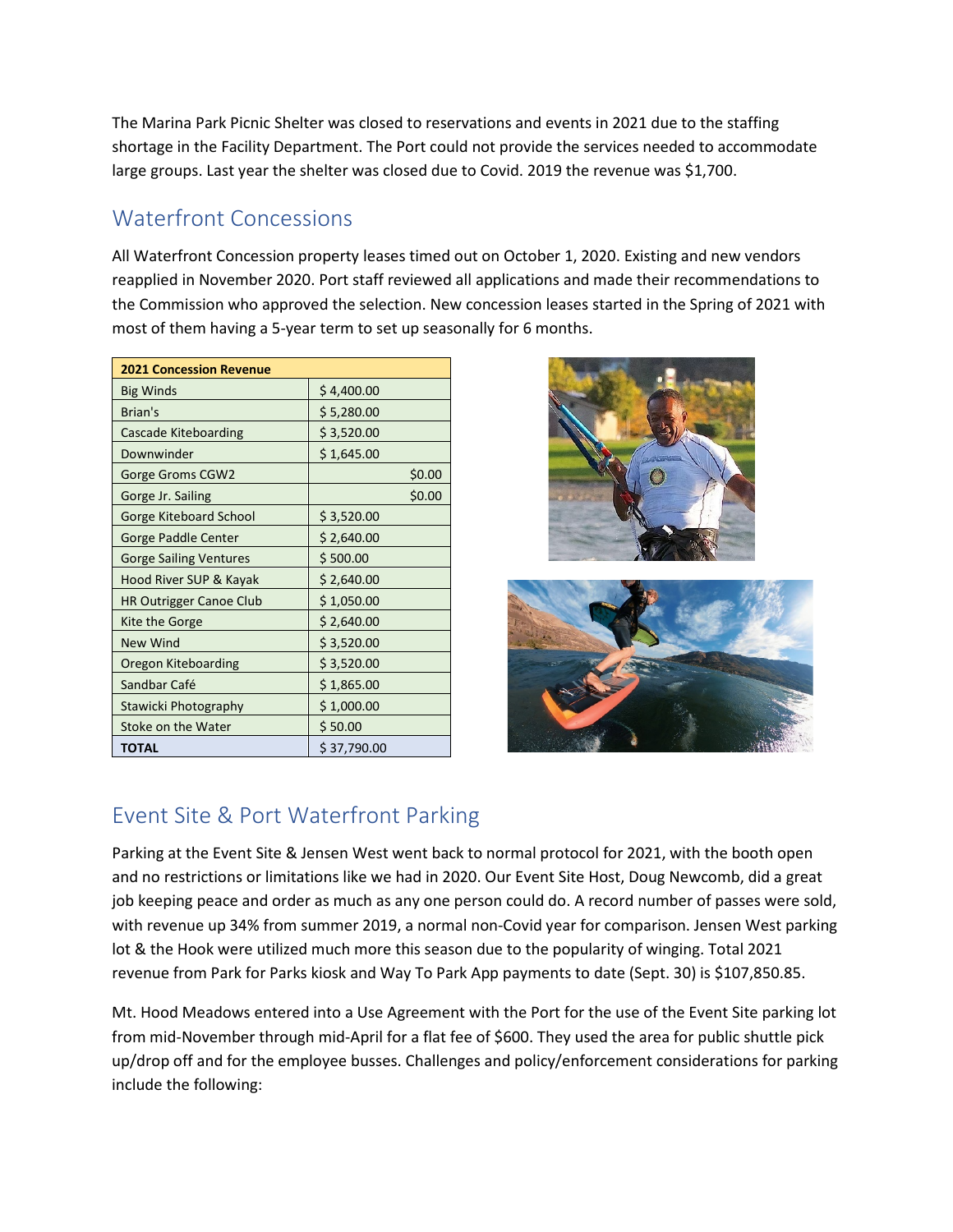- The increase of large vans, trailers and RVs utilizing the waterfront- Several online websites show the waterfront as a great place to park (and camp) for big rigs, so many of the visitors were not necessarily parking to recreate. The large rigs parked at the Hook & West Jensen caused congestion due to already tight parking spots. Many areas are not suitable for overlength rigs and pose safety hazards by blocking access for emergency vehicles. Massive rigs are pulling into the Event Site and the traffic flow is not designed for that so vehicles end up driving on the sidewalk to make the turn. Many are too long to fit in the overlength parking stalls.
- Parking enforcement- Port Ordinance 24-2019 does not provide proper language or a mechanism to have vehicles towed, and in certain locations staff is unable to ticket. Coordination with the City Police needs to get addressed. Trailers that are left without vehicles have also become problematic. Signage inconsistencies need to be coordinated once the ordinance is aligned with the City.
- Overnight parking- The Port has a service agreement with Kenton Chandler and HRT Security to provide overnight security patrol coverage on Port Property. HRT helps close parks at night and enforce the Port's no overnight parking policy. Overnight parking violations and trespassing charges have become difficult to enforce due to inconsistencies in Port and City Ordianances. The Marina Moorage continues to fill up with people parking overnight/camping. Warnings are issued in lieu of tickets, due to lack of the ability to enforce.

| Year | <b>Daily Passes</b><br><b>Sold</b> | <b>PreSeason</b><br>discounted Annual<br><b>Passes</b> | Annual<br>Passes no<br>discount | <b>Revenue</b> | % Change in<br>revenue from<br>year prior |
|------|------------------------------------|--------------------------------------------------------|---------------------------------|----------------|-------------------------------------------|
| 2021 | 6874                               | 963                                                    | 454                             | \$214,554.93   | 36%                                       |
| 2020 | 4682                               | 314                                                    | 691                             | \$157,274      | $-2%$                                     |
| 2019 | 6312                               | 552                                                    | 409                             | \$159,709.00   | 14%                                       |
| 2018 | 5479                               | 603                                                    | 478                             | \$139,747.00   | 45%                                       |
| 2017 | 5197                               | 316                                                    | 298                             | \$96,222.00    | $-1\%$                                    |
| 2016 | 5410                               | 258                                                    | 530                             | \$96,812.00    | $-16%$                                    |
| 2015 | 6203                               | 229                                                    | 615                             | \$114,128.00   | 53%                                       |

#### **2021 Event Site Parking Lot Stats from January 1st- Labor Day**

\*Numbers in the table above do not reflect payments at kiosks, just payment at the booth and passes.

### Marina

The Port has a very active and desirable Marina. Demand for moorage continues to increase. We have a total of 173 slips and 11 boathouses with 100% occupancy. The current waitlist has about 84 people listed. The current anticipated wait for a slip for those at the bottom of the list is around 2-3 years. The demand is greatest for 30' and under length boats. The split this year was 70% power/30% sailboats.

Port Facility staff has been working hard to replace rotted wood on all docks. They are learning how to do repairs that had previously been contracted out which has helped to offset expenses. The Port continues to need a professional team to repair and replace the floats.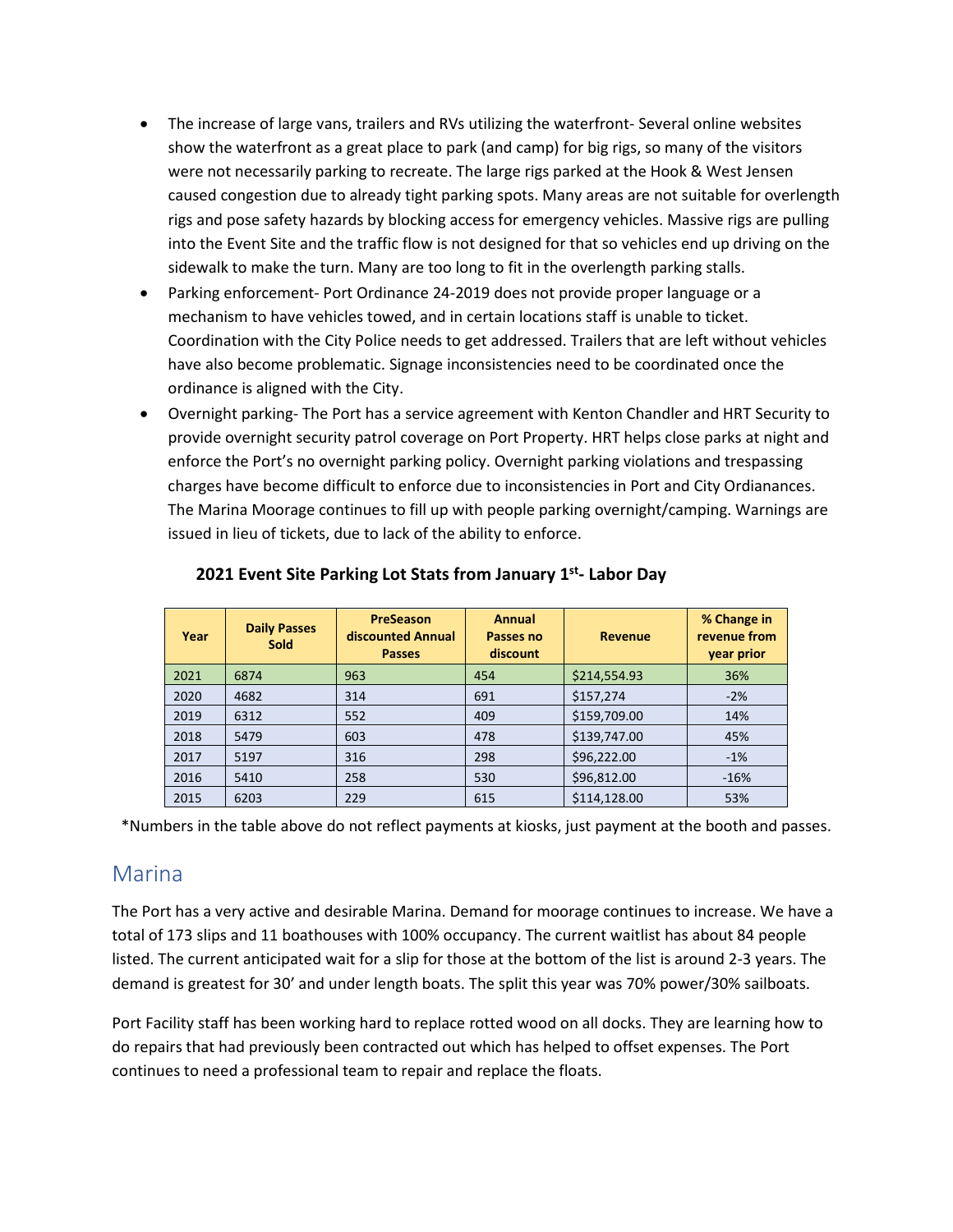Fiscal Year 2020-21 Marina Revenue exceeded Expenses by \$38,450.

| <b>Marina Total # of Slips by size:</b>  | As of 10/1/21 |
|------------------------------------------|---------------|
| $30'$ and under = 131 slips              | Waitlist= 61  |
| Over 30-45 = 29 slips                    | Waitlist=19   |
| Over $45' = 1$ slip                      | Waitlist=4    |
| Seasonal 20' and under= 6 slips          |               |
| Boat Houses= 11                          |               |
| Jet Skis= 14 spots (Kite Schools Only)   |               |
| HRYC dingy storage floats= 3             |               |
| Gorge Jr. Sailing dingy storage floats=3 |               |
| Shell Dock= 6 slips                      |               |
| Float Plane = $1$ slip                   |               |



**Guest Dock-** Transient moorage was slow for larger vessels. The greatest quantity of usage came from day use, which is free of charge. When the Bonneville Pool is open for fishing the Marina boat ramp parking lot has been packed. Due to fishing restrictions below the pool and many reservoirs and lakes having all time low water levels, there has been a real uptick in small boats coming to Hood River from out of area. Revenue from vessels staying overnight January-September was \$3,644.

**Cruise Ships-** In 2020 all cruise ship visits were cancelled due to the pandemic. With strict guidelines in place the State and County allowed the ships to resume service in Spring 2021. ACL has exclusive use of the outside Jetty. They pay \$6,000 per year for an infrastructure fee to help maintain the jetty. The North Jetty Commercial Dock gets rented to other cruise lines and large vessels. There were less visits than in 2019, however, there is great interest in booking reservations moving forward. ACL was able to utilize the new bollard system they installed in 2020 that enables them to secure their vessel in a manner that they can shut down their engines, where in the past they had to keep them running during their entire visit.

| <b>Cruise Ships- Revenue estimates</b> | 2019     | 2020    | 2021     |
|----------------------------------------|----------|---------|----------|
| <b>Cruise Line</b>                     |          |         |          |
| American Cruise Lines (ACL)            | \$8,400  | \$6,000 | \$11,250 |
| <b>Linblad Expeditions</b>             | \$1,500  |         | \$1,200  |
| <b>Misc Large Vessels</b>              | \$2,550  | ч.      | \$400    |
| Total                                  | \$12,450 | \$6,000 | \$12,850 |



**Hood River Yacht Club**- The HRYC sponsors the High School Sailing team and teaches private lessons in the summer. The program was smaller this year to adhere to Covid protocols. The Yacht Club continues to rent 3 large floats on the South Basin Dock where they store club sailboats and also rent a few spots to members. The local Wednesday night races continued along with a few of the Friday Night Family races. Monday night free sailing was cancelled for this year but they hope to bring it back next season.

**Gorge Jr. Sailing-** The Port donates 3 large spaces on the South Basin Dock for the non-profit kids sailing program. They allow the High School Sailing team use their boats Febrauary – May and September-October. The combined youth sailing programs promoted seamanship and taught advanced sailing skills to over 220 young people this summer. Jr. Sailing Program had one of their best seasons yet with full classes and new



boats. They are part of several US Sailing programs that provided grants for; national outreach to foster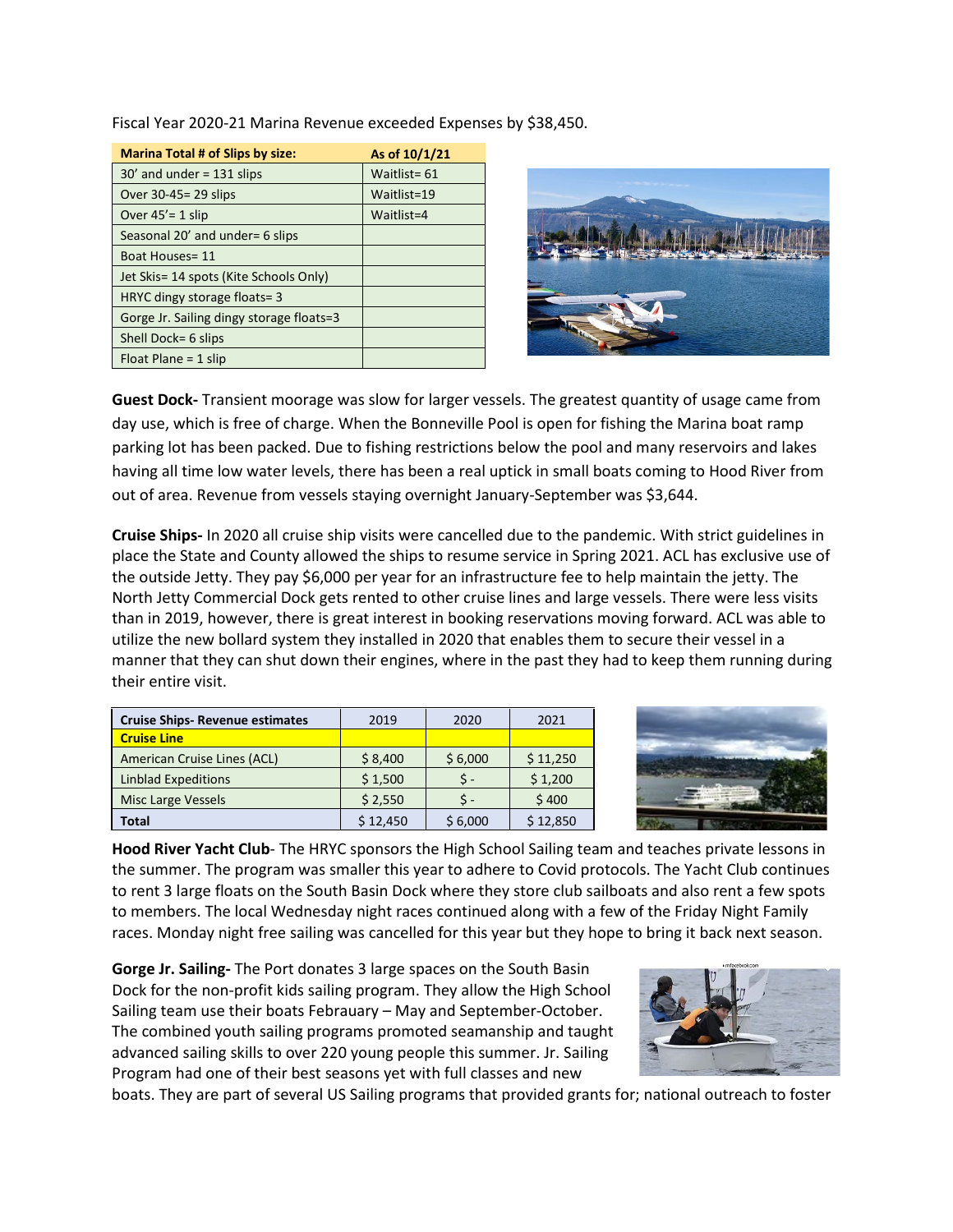diversity in sailing, STEM classes for middle school kids, Culture Seed, Girls at the Helm and a new pilot program the the Hood River New School.

**Water Safety Patrol-** The Port continued in an IGA with the HR County Sheriff Department to waive the fees for the Marine Sheriff's Boathouse moorage, however the Port did not pay the \$5,200 to support patrol services on the Waterfront because the Sheriff's office did not have sufficient staff to meet the terms of the Agreement to add additional staff. The Port agreed to pay for the Marine vessel's fuel from June 15- September 15. The total fuel bill for 2021 was \$727. Deputy Vandenbos spent most of his time onshore being seen, particularly at the boat ramp, educating boaters not in compliance before they went out. With 70 hours boat patrol, 138 motorized boater contacts were made and 51 non-motorized contacts.

| Fiscal Year 2020-2021 Marina Financials | 2017-18      | 2018-19       | 2019-20   | 2020-2021     |
|-----------------------------------------|--------------|---------------|-----------|---------------|
| <b>MARINA EXPENSES</b>                  |              |               |           |               |
| <b>Personnel Services</b>               | \$136,701    | \$142,157     | \$142,594 | \$<br>155,622 |
| <b>Materials and Services</b>           | \$91,037     | \$109,224     | \$85,541  | 87,295<br>\$  |
| <b>Interest Expense</b>                 | \$30,073     | \$28,059      | \$25,876  | 23,428<br>\$  |
| <b>Depreciation Expense</b>             | \$79,870     | \$79,870      | \$78,759  | 77,781<br>\$  |
| Total                                   | \$337,681    | \$359,310     | \$332,770 | \$344,126     |
| CIP Projects not included in formula    | \$<br>22,374 | 9,063         | \$        | \$<br>15,290  |
| <b>MARINA REVENUE</b>                   |              |               |           |               |
| Marina                                  | \$330,355    | 358,829<br>Ś. | \$360,444 | \$<br>373,576 |
| Grants                                  | \$8,425      | 7,050<br>- \$ | \$7,000   | \$<br>9,000   |
| <b>Total Marina Revenuel</b>            | \$338,780    | \$365,879     | \$367,444 | \$382,576     |
| 2021 Revenue Exceeding Expenses         |              |               |           | \$38,450      |
| 2020 Revenue Exceeding Expenses         |              |               | \$34,674  |               |
| 2019 Revenue Exceeding Expenses         |              | 6,569         |           |               |
| 2018 Revenue Exceeding Expenses         | \$1,099      |               |           |               |

#### **MARINA SUMMARY FISCAL YEAR JULY 1, 2020- JUNE 30, 2021**

### The Numbers

Waterfront expenses exceeded revenues by \$245,222 for the FY 2020-21, up 84% from FY 2019-20. There was a steep jump in expenses, most caused by the onset of the pandemic. One of the challenges of reporting the season on the Waterfront is that our Fiscal Year reporting falls in the middle of the summer, so these numbers partially reflect what took place in summer 2020. With the outbreak of Covid-19 last year the Port spent a lot of extra time and money implementing changes for compliance with the Government mandates. Signs, staff time, port-a-potties, handwashing stations, PPE, etc. Revenues were down in some areas due to restrictions on parking, prorated rent for concessions or no rent because they chose to not open, and no events took place. The summary below does not include reimbursements from the Government.